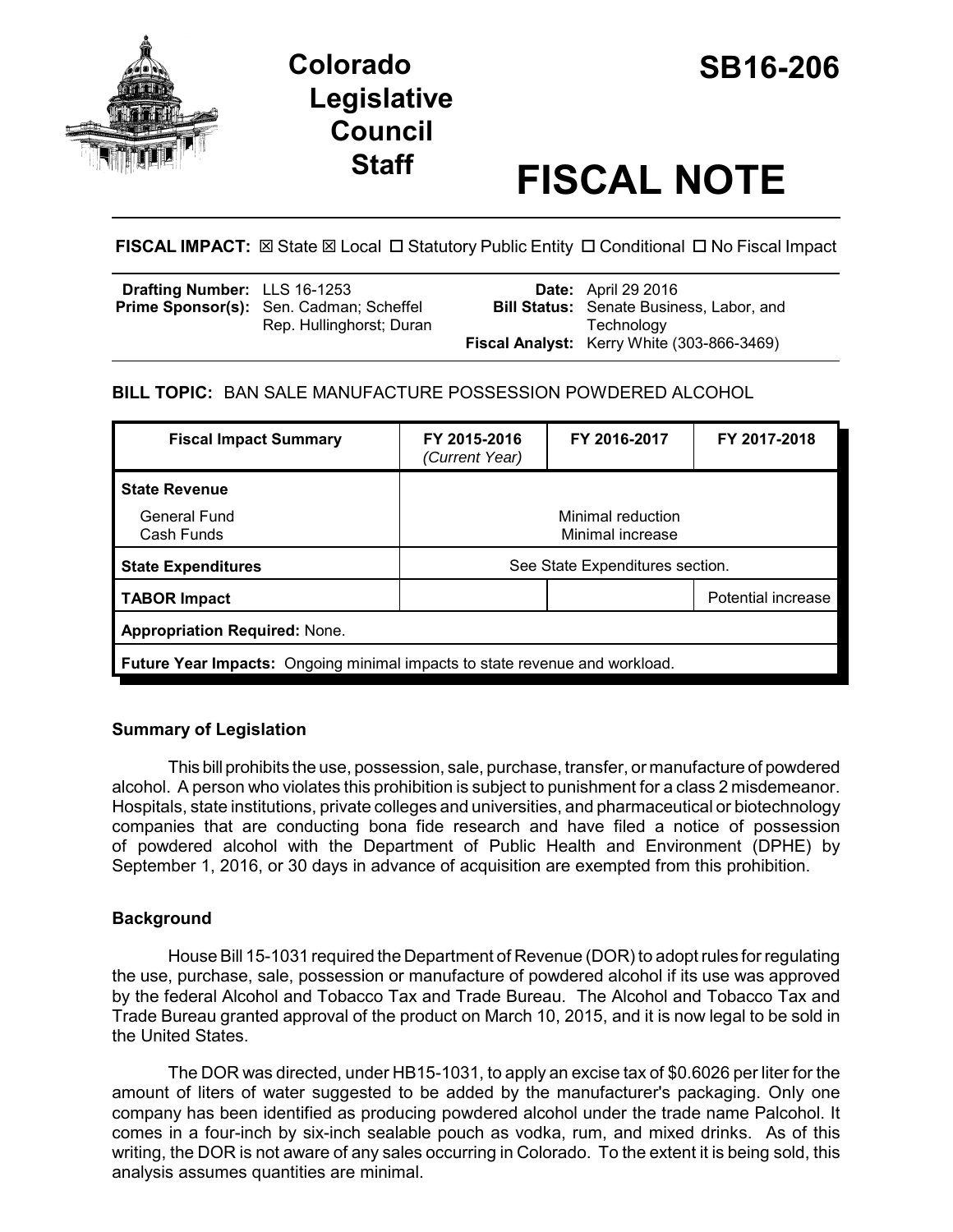April 29, 2016

## **Comparable Crime**

Pursuant to Section 2-2-322 (2.5), C.R.S., Legislative Council Staff is required to include certain information in the fiscal note for any bill that creates a new crime, changes the classification of an existing crime, or changes an element of the existing crime that creates a new factual basis for the offense. Because powdered alcohol is chemically the same as alcohol and both substances are legal under current law, no comparable crime has been identified. The fiscal note assumes that given the limited scope of Palcohol, any convictions under Senate Bill 16-206 will be minimal.

#### **State Revenue**

Overall, this bill is anticipated to increase state revenue by a minimal amount. It increases state cash fund revenue from criminal fines and fees and decreases General Fund revenue by a minimal amount.

*Excise taxes*. To the extent that this bill reduces excise tax revenue collected on the sale of powdered alcohol, revenue credited to the General Fund is reduced. The fiscal note assumes any such impact is minimal.

*Criminal fines and fees.* Beginning in the current FY 2015-16, this bill is anticipated to increase state revenue by a minimal amount credited to the Fines Collection Cash Fund in the Judicial Department. The fine penalty for a class 2 misdemeanor is \$250 to \$1,000. Because the courts have the discretion of incarceration, imposing a fine, or both, the precise impact to state revenue cannot be determined. To the extent that a person is sentenced to probation, a supervision fee of \$50 per month will also be collected. Because powdered alcohol is not yet widely in use, this analysis assumes any increase in revenue is minimal.

## **TABOR Impact**

This bill increases state cash fund revenue from criminal fines and fees, which will increase the amount of money required to be refunded under TABOR. TABOR refunds are paid out of the General Fund. No impact is expected in FY 2016-17. This analysis assumes that little to no General Fund revenue is collected via excise taxes, but to the extent this bill decreases such revenue, it will reduce TABOR refund obligations by an identical amount.

#### **State Expenditures**

Beginning in the current FY 2015-16, the bill both increases and reduces workload for affected state agencies by a minimal amount. No adjustments in appropriations are required for any state agency.

*Department of Public Health and Environment.* The DPHE will create and collect registration forms from entities choosing to conduct research involving powdered alcohol, increasing workload by a minimal amount.

*Judicial Department.* Under the bill, workload will increase for trial courts to hear any new cases brought under the bill. In addition, if a person is sentenced to probation, workload will increase in the probation services division. Finally, if a defendant is deemed indigent, costs and workload will increase for the Office of the State Public Defender or the Office of the Alternate Defense Counsel to provide representation.